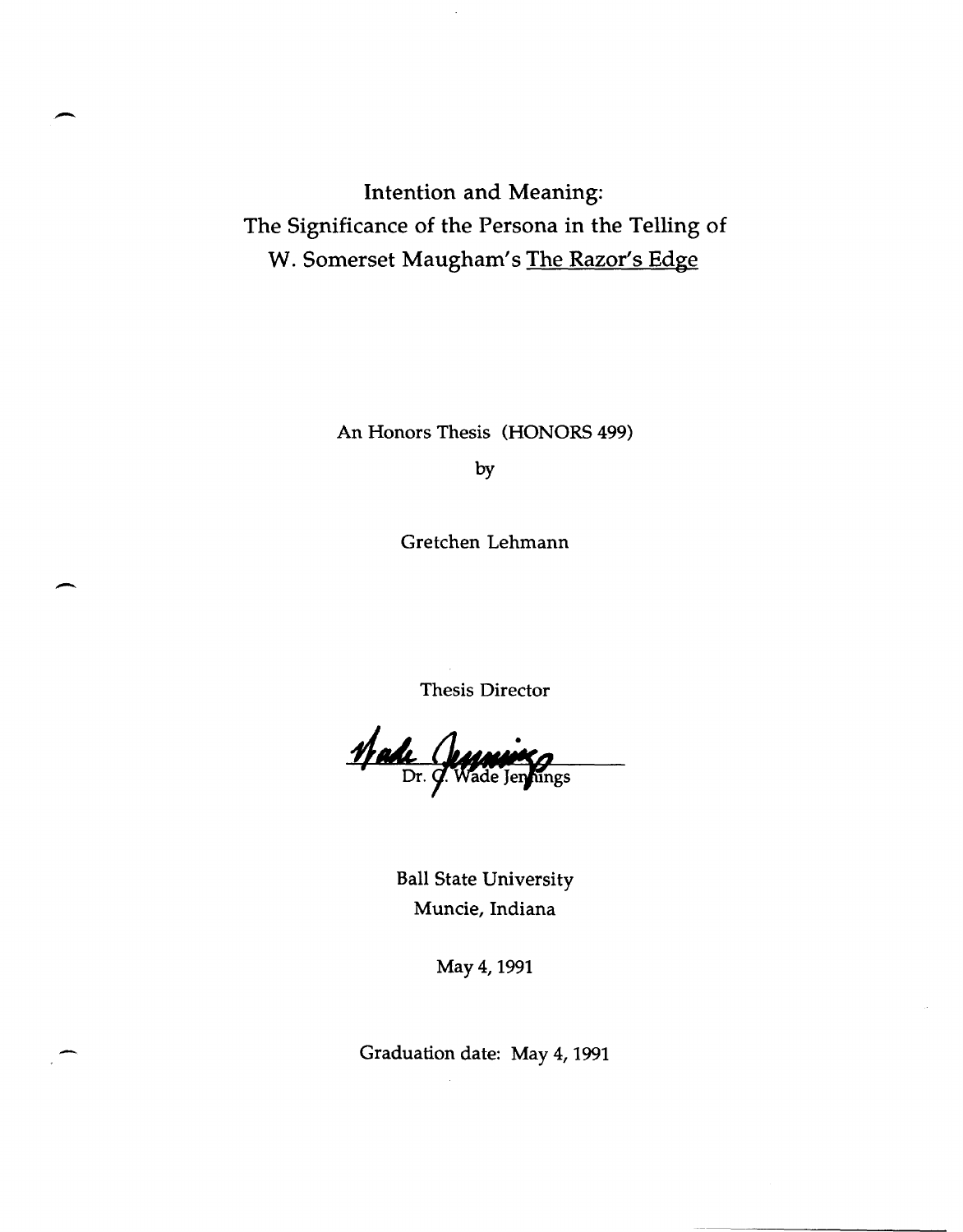Much of the study of literature involves understanding an author's intent. Critics of literature puzzle over why a particular type of character appears again and again in an author's work or why authors follow a particular theme in their writings. W. Somerset Maugham's novel The Razor's Edge poses an interesting dilemma in terms of another question of intent--what is the meaning of the story. Already a difficult question to answer, searching for the meaning of Maugham's story proves even more confusing because Maugham tells the reader one thing and through the use of the persona narrator, conveys quite another.

-

-

In Maugham's opening chapter of The Razor's Edge he informs readers that his book "consists of [his] recollections" of "a very remarkable creature"-- Larry Darrell (1-2). From this point, readers naturally assume they are reading Larry's story. As close analysis will prove, however, the technique Maugham uses to tell "Larry's story"--what has come to be known as the "Maugham persona"--conflicts with the one-character's-story impression we initially find in the novel. In examining the function of the persona point-of-view in relation to The Razor's Edge readers discover not only Maugham's focus, in terms of a character(s), but also a possible meaning for his work.

An added dimension to the analysis of The Razor's Edge comes in the form of two film versions of the novel. The interpretations of the novel found in both the 1946 and 1984 film provide an interesting commentary on the meaning and focus of Maugham's story. How each film handles the various characters in the novel--particularly, Larry, Mr. Maugham and Elliott Templeton--also proves interesting. In addressing or choosing not to address the "Maugham persona" in their works, the makers of the two film versions of The Razor's Edge inadvertently convey the significance of the persona not only in the telling but also the meaning of Maugham's story.

 $S_{P}$  $C_{1}$ .  $Thees$ i)  $\lesssim$  4.8  $\mathcal{Z} \not\vdash$  $\mathcal{F}_{\epsilon}$ - 4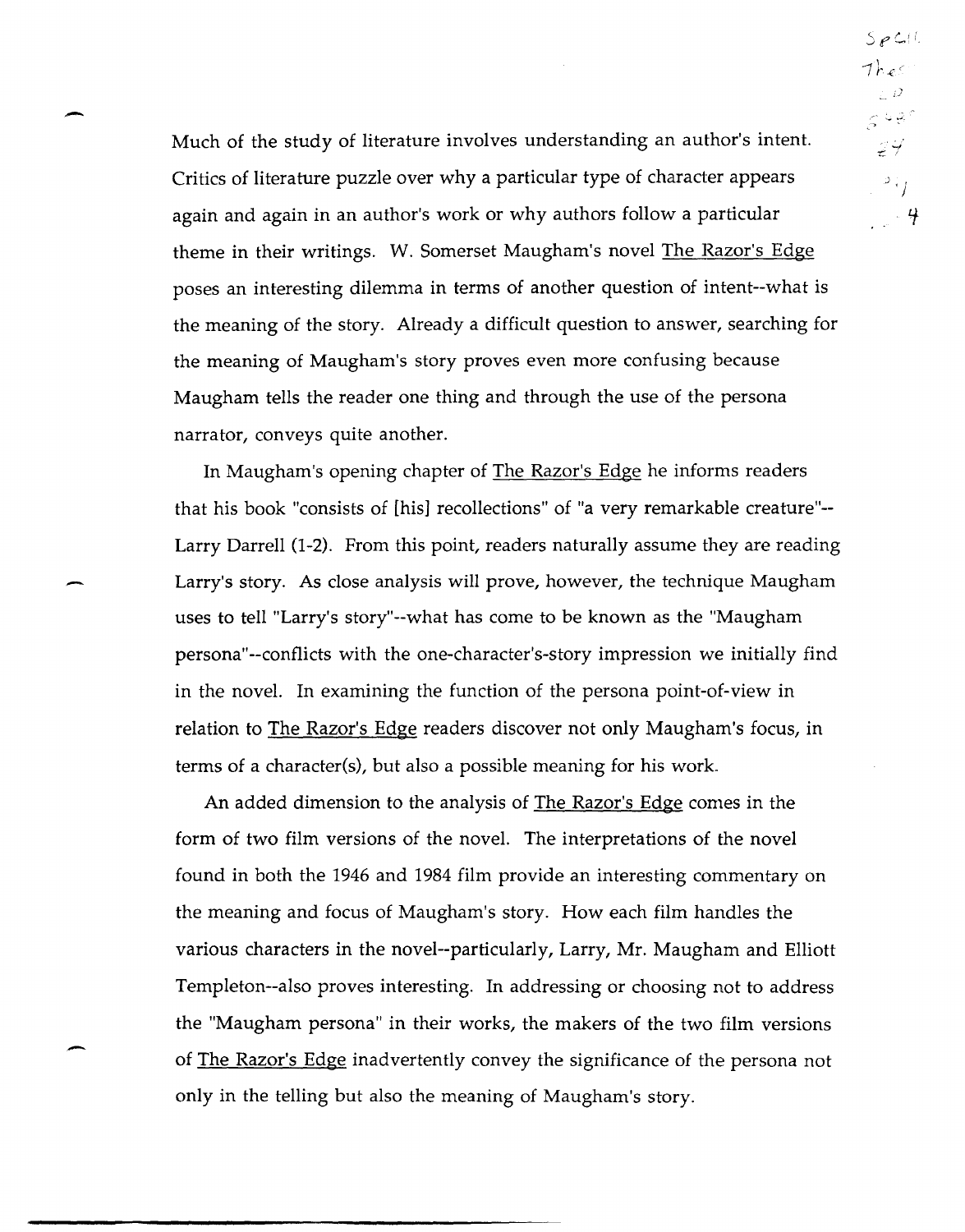The use of the persona in the telling of a story originates much further back in literature than Somerset Maugham. Writers Robert Scholes and Robert Kellogg argue that the persona--what they label the "histor"--dates back to Herodotus and Thucydides (266). Whatever its date of conception, the appearance of the persona in literature is certainly widespread. The persona's popularity stems from its versatility, but also its established role. The choice of the character of the persona can be as vast as the works of literature in which it is included; however, in every work where it appears, the persona functions in a particular capacity--irregardless of its eventual character, certain attributes are always present.

In their early study of point-of-view, Scholes and Kellogg define many of the traits of the "histor"--persona. "The histor," they explain,

> is the author as inquirer, constructing a narrative on the basis of such evidence as he has been able accumulate .... a man ... who is entitled not only to present the facts as he has established them but to comment on them, to draw parallels, to moralize, to generalize, to tell the reader what to think and even to suggest what he should do. (265-66)

As these attributes suggest, the "histor" wields sizeable, if not complete, power in the narrative. "It is his business," Scholes and Kellogg further purport, " to guide the reader's response to the events narrated" (266). The "histor" guarantees writers that their readers will view the story and characters through a particular perspective. Using the "histor" point-of-view, then, empowers the author as well as the "histor."

Although primarily interacting with the reader, the persona does have many obligations to those within the text of the story. Norman Friedman's study of the persona addresses the qualities that what he terms the "'I' as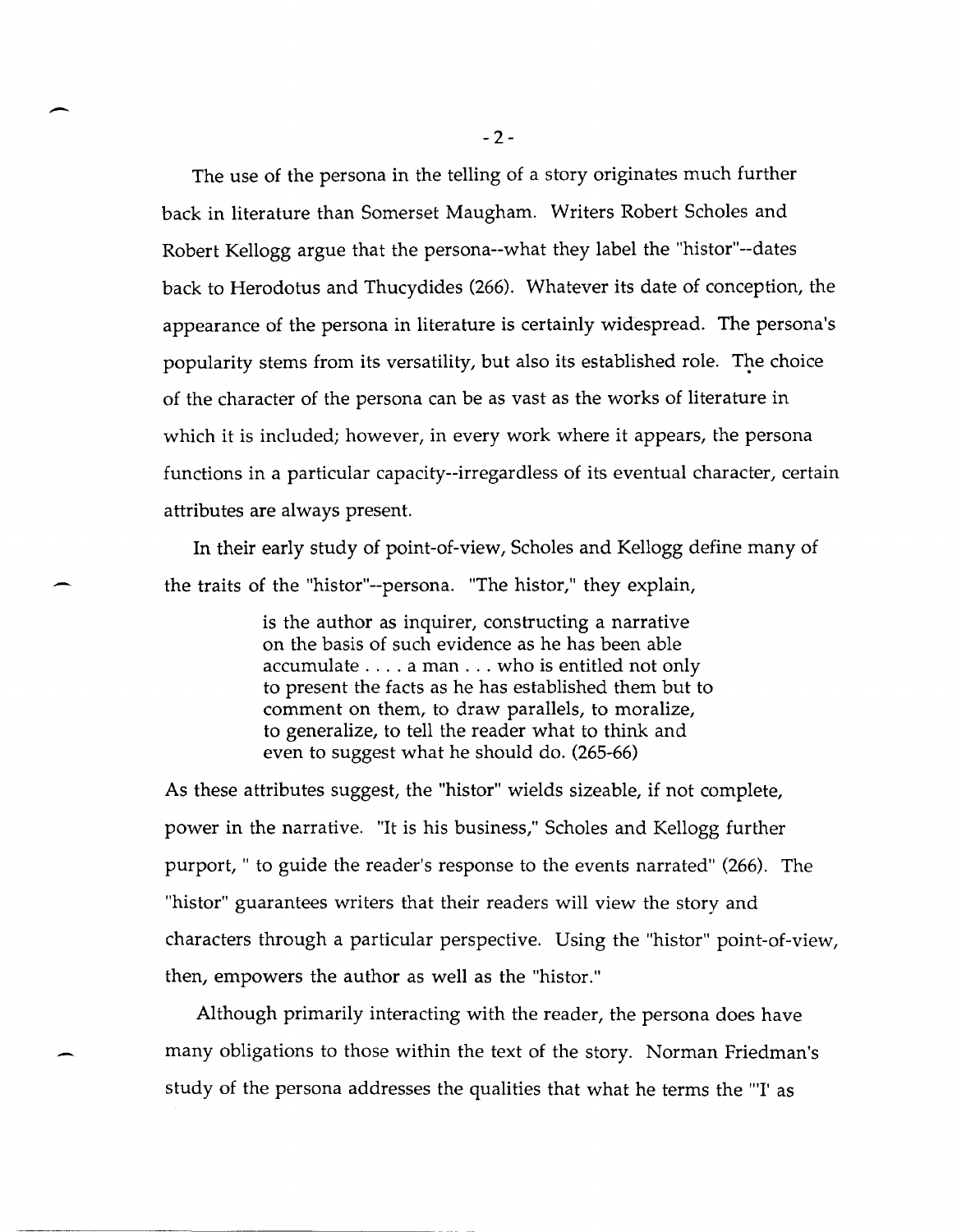witness" narrator exhibits. His analysis concerns itself more with the persona's interaction with other characters. According to Friedman, The "I" as witness "can talk to various people within the story and can get their views on matters of concern ... ; he can secure letters, diaries and other writings which may offer glimpses of the mental states of others" (150). All of these qualities give the "I" as witness narrator a basis for credibility in the eyes of the reader; they also make the narrator's *story* more credible--details seem less based on opinion than on actual conversations and written facts.

Friedman recognizes that, as Scholes and Kellogg suggest, the "I" as witness narrator has a great deal of power in the narrative. This type of narrator controls both the presentation of events in the story and the extent to which the reader is distanced from the story. "Since the witness-narrator can summarize his narrative at any given point as well as present a scene," Friedman states, "the distance between the reader and story may be either near or far, or both" (152). Reader distance is an important element in the usage of the persona narrator because with it, authors direct readers towards their intention in a work. Greater distance implies a view of the story from what Friedman dubs "the wandering periphery"--in a detached, observing role outside the immediate action of the story (150). A lesser, more intimate distance suggests that the author wishes readers to somehow become a part of the action--place themselves in a position of relating to events.

The "Maugham persona" embodies many of the characteristics Friedman, Scholes and Kellogg mention. Other attributes Maugham brings to his persona in The Razor's Edge and many of his short stories help define a more distinct persona. Critic V. S. Pritchett terms the Maugham literary persona "the Great Dry Martini in person" (in Calder 24). His description is not only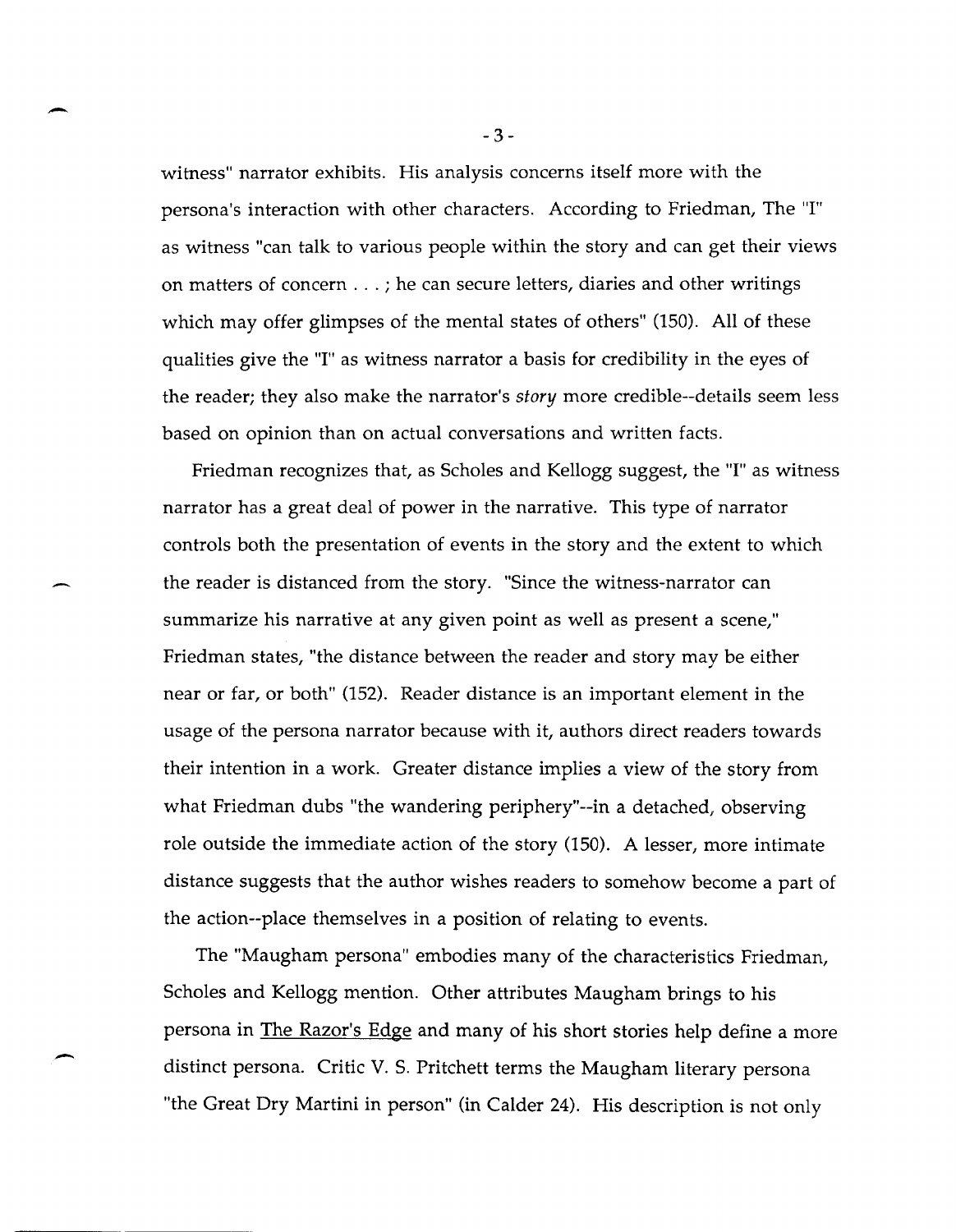witty, but accurate. The "Maugham persona" is typically a recognized, seemingly well-to-do writer who conveniently mixes with people of various social classes and distinctions. He has a quick wit and is often sarcastic and cynical. When in social situations, he places himself in the role of observer, allowing his opinions and reflections to appear well-founded and accurate. In fact, characters often come to him for his "knowledge and sympathetic understanding" (Burt 122). A very convenient attribute of the "Maugham persona" is that characters seek him out, wishing to share confidences with him. Taking part in these confidences, his character challenges Friedman's conception of the narrator on "the wandering periphery." The "Maugham persona" explains why he is privy to such confidences in an early scene in The Razor's Edge. Having just listened to and discussed over one of the character's problems he says,

> It may surprise the reader that she should have chosen to tell so much to someone whom she knew so little.  $\dots$  It did not surprise me.  $\dots$  as any writer will tell you, people do tell a writer things that they don't tell others. I don't know why. (85)

As a writer, the "Maugham persona" is in a convenient position for gathering the various pieces of his story.

By nature of his need to obtain information about the happenings of the characters in his story, the "Maugham persona" requires some type of consistent, guaranteed access to the other characters. In The Razor's Edge, the "Maugham persona," aptly named Mr. Maugham, is introduced to the main characters by his friend Elliott Templeton. The facts he gathers in the rest of the novel arise from gossipy luncheons with Elliott, renewed acquaintances, or chance meetings with other characters. Maugham is clever not to suggest

-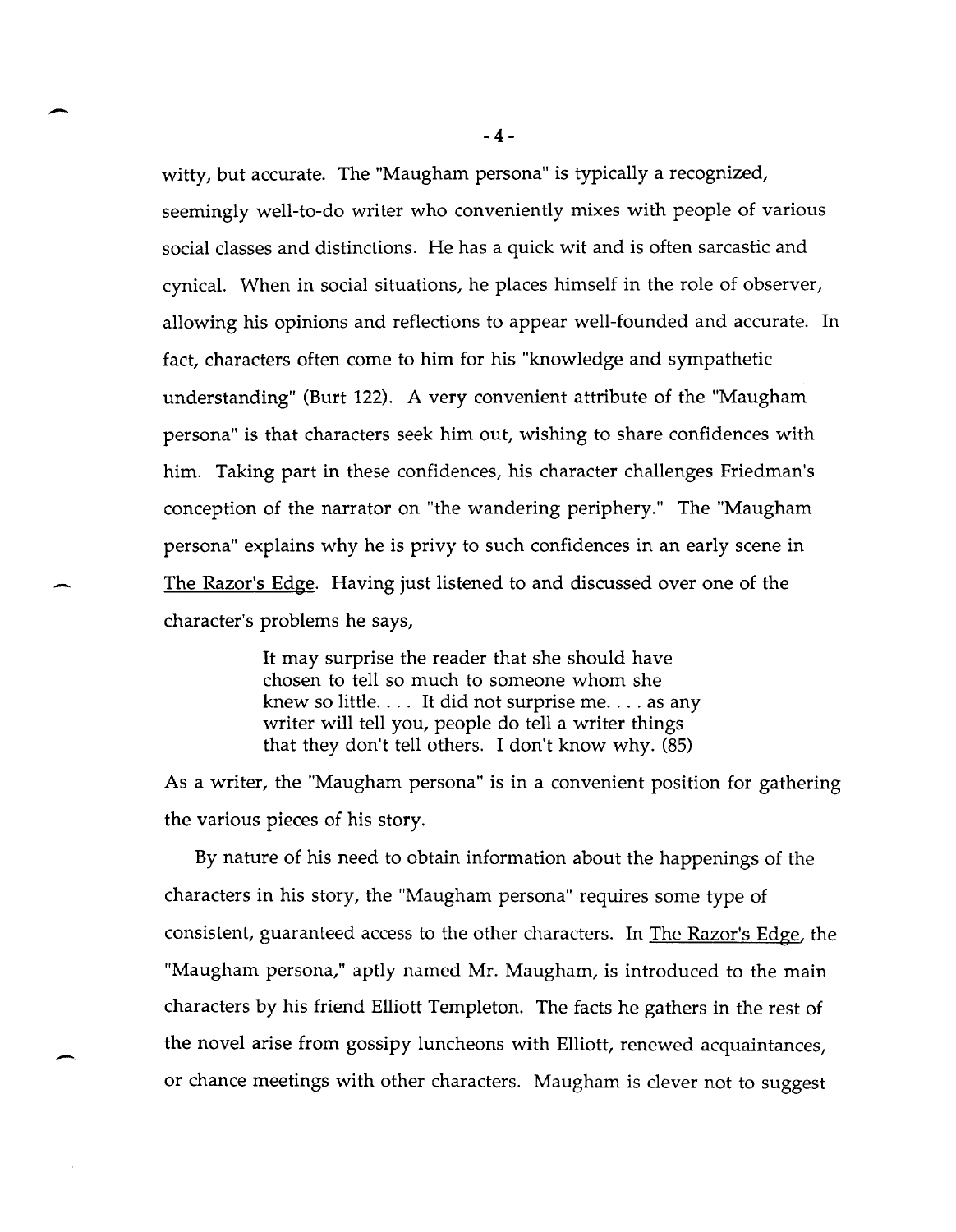what he has written is entirely accurate. "I do not pretend that the conversations I have recorded (in the novel) can be regarded as verbatim reports," Mr. Maugham says. "I have taken the liberty ... to put into the mouths of the persons of my narrative speeches that I did not myself hear and could not possibly have heard" (2). From the beginning he lets us know that he has structured events, and to a great extent, structured characters and dialogue.

One of the ironies of Mr. Maugham, or any persona, is that whatever power he has over the story, he does not have the power to see everything. He is not part of every original conversation or occurrence. This nonomniscient situation leads Mr. Maugham to rely heavily on what is said or told by others. We often receive Mr. Maugham's telling of a conversation he has been a part of or observed, involving another character who tells us details of the story. This somewhat convoluted method of storytelling poses a rather interesting point concerning the use of the persona: with the input, or more precisely stories, of so many other characters, it is difficult for a novel using the persona to be a one-person's-story novel. The persona novel, ultimately, conveys the story of a select group of people, not of one specific character.

The pervasive role Mr. Maugham plays in <u>The Razor's Edge</u> is obvious to any reader of the novel. The transfer of the story to a medium like film, however, throws the dominance of his role into question. Involving a persona in the telling of a film story is very different from the telling of a printed story. One of the primary obstacles in using a persona in a film is that, more often than not, a film does not use one of its characters as a narrator. If we can even ascribe a narrator role in film it must be to the

-5-

-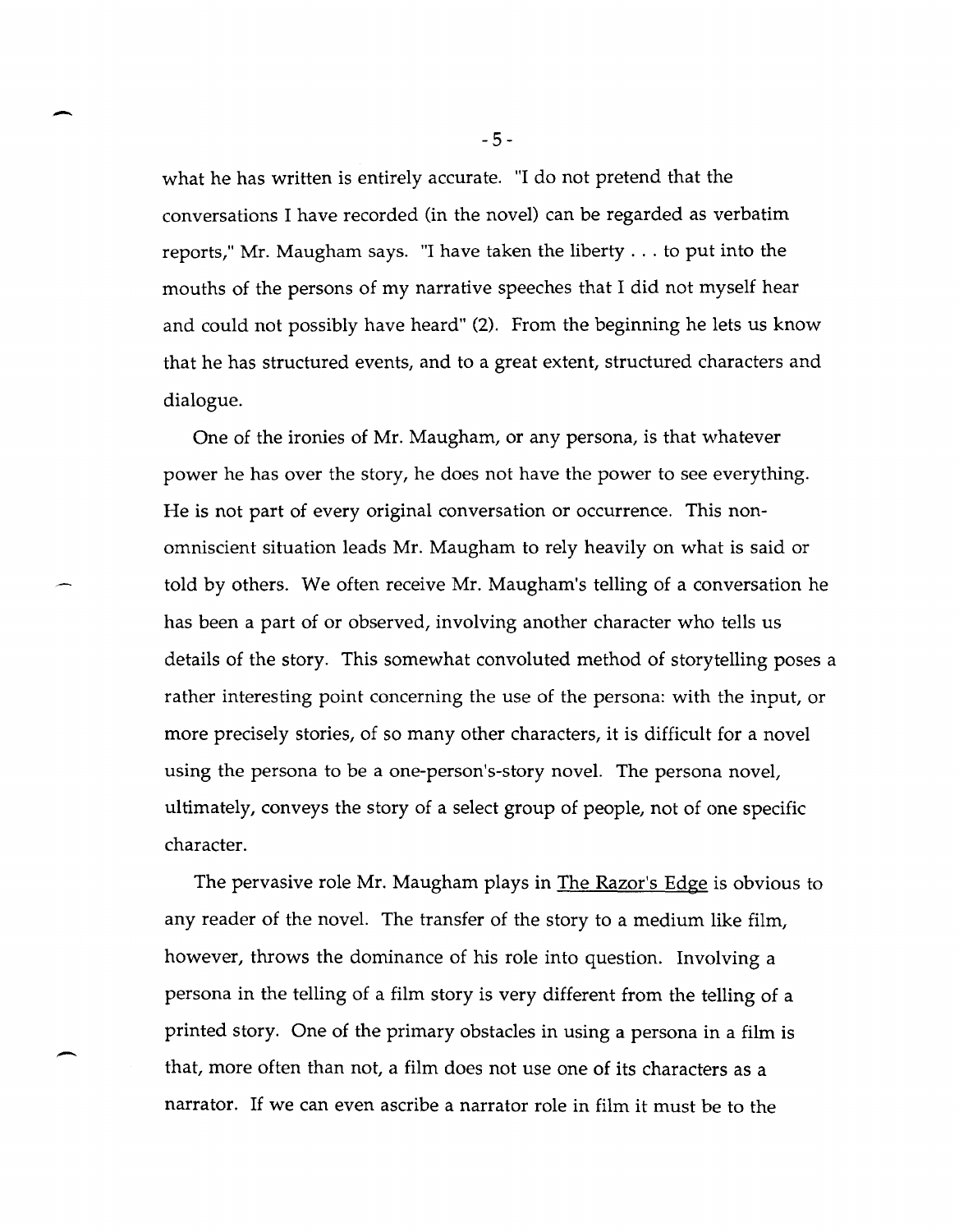camera. The camera is the only film element which tells us the story and leads us through its action--traits of the narrator in fiction. Arguably, even when a film gives a particular opportunity to "tell" the film as his or her story, the camera still holds the ultimate "telling" position. Films like Sydney Pollack's Out of Africa or Woody Allen's Radio Days attempt to capture the narrator position for their main characters using a voice-over. Some filmmakers try using a subjective camera--filming as if through the eyes of a particular character--to give ownership of the story to a character. Using the voice-over or subjective viewpoint does not guarantee the main character his or her story, however. By nature of modern cinematic conventions, a voiceover cannot be present at all times and the camera must wield some of the storytelling responsibility. The subjective viewpoint also falters because it often gives a stifled, claustrophobic effect to a film; only a horror or suspense film can capitalize on its effect. The limitations these techniques place on a film narrator explain why a majority of films are told through an omniscient camera that can see all the conversations and activities and tells of them by capturing them on film.

The approaches taken by the makers of the two versions of The Razor's Edge suggest that they, too, recognize that the Mr. Maugham character is a difficult one to capture accurately on film. Edmund Goulding's 1946 version of The Razor's Edge makes some attempt to incorporate the Mr. Maugham character and the way he functions in the the novel. In trying to tackle Mr. Maugham, the 1946 film uses all the cinematic devices possible to make the story appear to be told through Mr. Maugham's perspective. The film opens with a voice-over of Mr. Maugham saying "[T]his story consists of my recollections of a very unusual young man with whom I was thrown into

-6-

-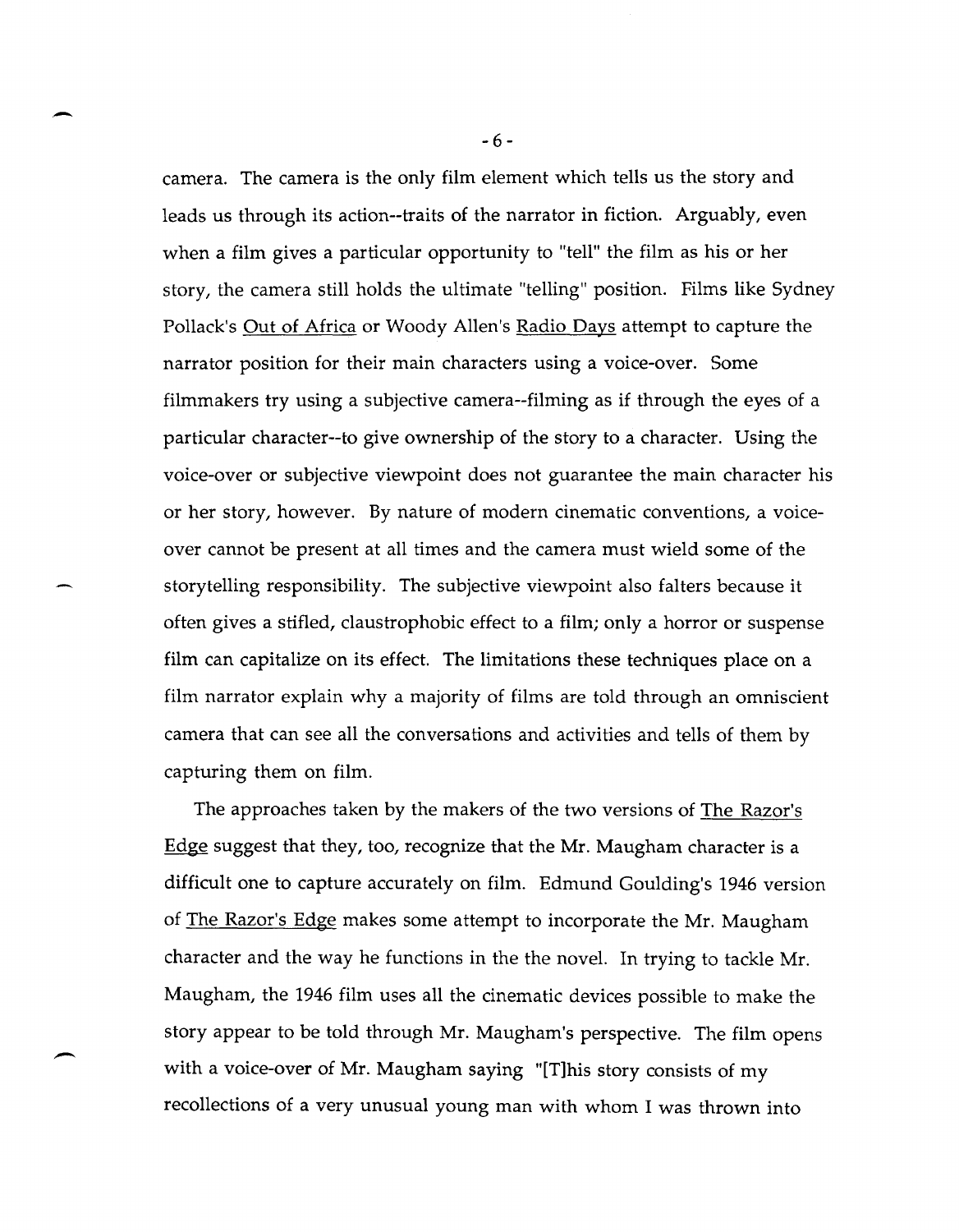contact for long intervals." The voice-over is particularly powerful and grabs our attention because Goulding precedes it with commanding music and then drops the sound to silence, other than Mr. Maugham's voice. Through the voice-over we know the story follows events Mr. Maugham has witnessed or heard about. In many of the group scenes, Mr. Maugham has little to say, but Goulding makes him distinctly prominent at a distance from the primary action, observing. This distant position in the frame composition is particularly apparent early in the film. The opening party scene allows us, along with Mr. Maugham, to meet all the principle characters. Through most of the introductions and conversations Mr. Maugham listens, standing away from the center of activity. The fact that he turns towards Sophie when she talks about Larry, or specifically looks in the direction of Gray and Isabel when they enter the conversation guides us to what has captured Mr. Maugham's attention. Goulding often utilizes the observing stance for Mr. Maugham, especially in group scenes. With this stance he also has the camera follow Mr. Maugham's eyes when he looks at specific people or glances from character to character.

Goulding's techniques in presenting Mr. Maugham enable him to capture many of the qualities of Mr. Maugham's observer role in the novel. We recognize him as the teller of the story; through his pointed attentions to other characters, however, we see Mr. Maugham more as an auxiliary character than the novel's focus. By placing Mr. Maugham at the outside, focusing his attention on others, Goulding suggests to us that we are not to follow Mr. Maugham's story; we are to use him as a guide. We are to focus on what and who he places his attention.

-7-

-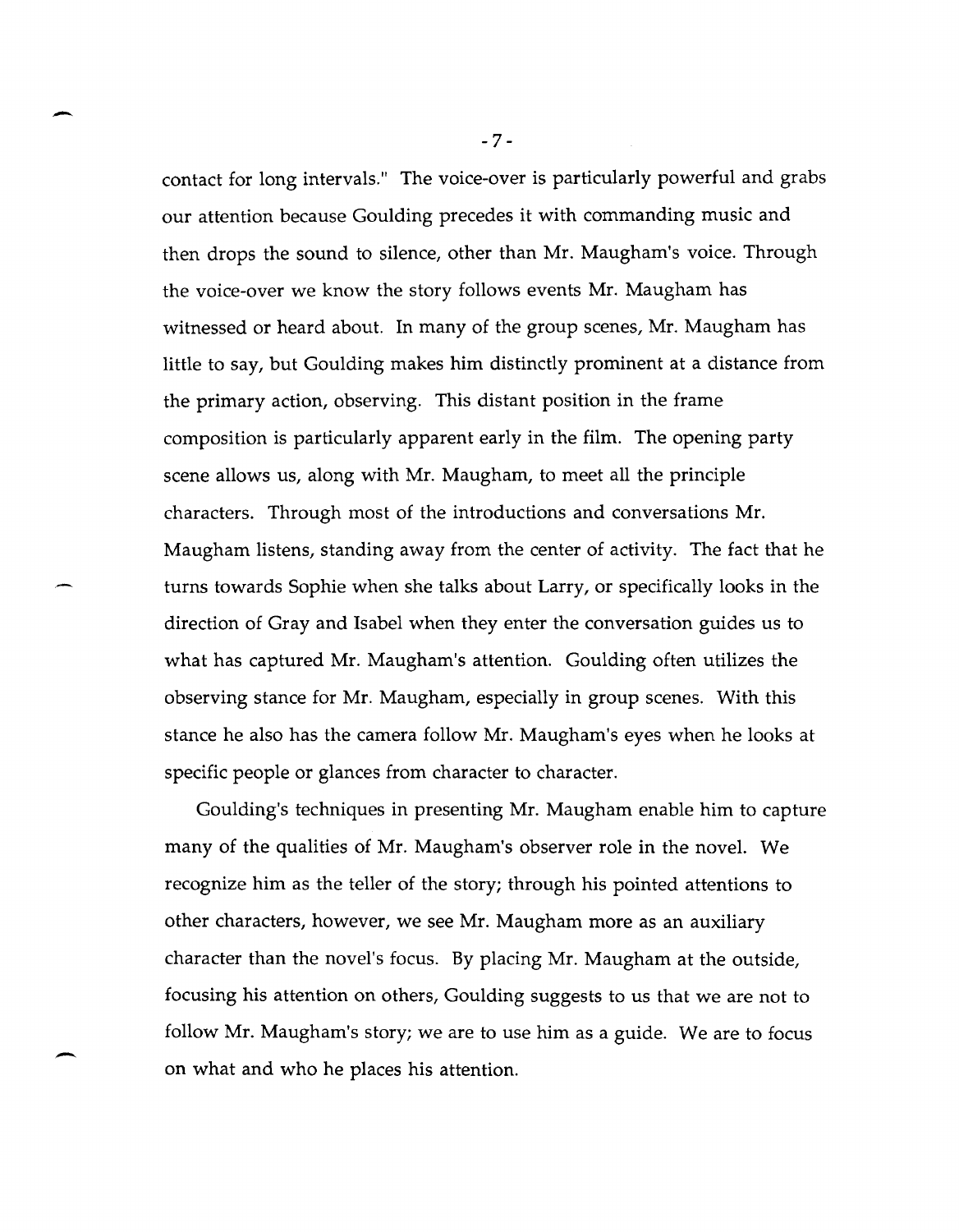Although the opening voice-overs claim the narration of the story for Mr. Maugham's, many scenes in the film take the story away from him. Situations in the film like Sophie in the hospital after her car accident and Larry's travels in the East no longer appear to stem from Mr. Maugham because we know he is not present for them and we have no indication anyone had told him about them. The omniscient camera takes control of the film in scenes like these. This discrepancy in the film telling confuses Mr. Maugham's role and implies that the film has no individual narrator. More confusion in Mr. Maugham's narrator role develops because his presence in the films becomes erratic; he disappears for a number of scenes and then is suddenly part of the action again. Although he resumes the same observer position when he returns we are uncertain whether or not the story is still his. He does maintain his role as our indicator of what and who to watch. The disappearance of the voice-over in the last half of the film, coupled with Mr. Maugham's inconsistent appearance in the film, however, subvert the narrator role Goulding attempts to establish for Mr. Maugham.

The 1984 film avoids the hassle of dealing with Mr. Maugham on screen by taking him out of the story all together. The story is told through an omniscient camera. The film wisely makes no attempt to devise a different narrator from one of the other characters in the film. Byrum chooses instead to center his camera's "narration" on the Larry character.

In light of the properties the persona narrator brings to The Razor's Edge, his minimized role or absence in the films dictates that another character(s) replace his pervasive role. Not surprisingly, both films choose Larry as Mr. Maugham's replacement. By placing Larry in a more dominant position in the story both films must make some adjustments to his character. In the

 $\overline{\phantom{0}}$ 

-8-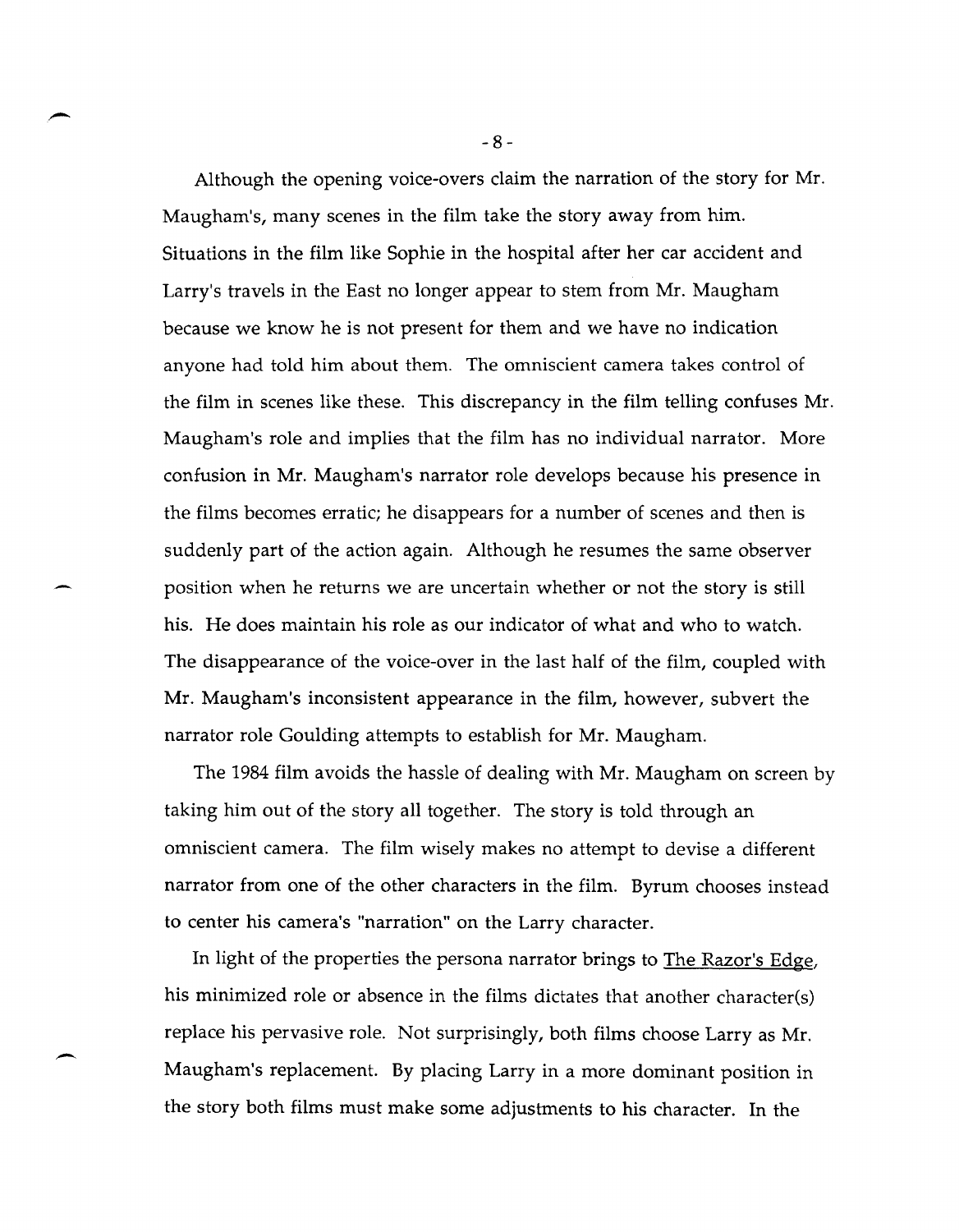earlier film Larry is very similar to the character Maugham created. He is friendly and well-liked, but at the same time somewhat distant and detached from the other characters. Maugham and Goulding's Larry bear an ironic similarity to Mr. Maugham; he is often the observer in a situation, not an active participant. Larry differs from Mr. Maugham, though, in that he is not an observer to absorb details of the other characters' lives, but merely because he does not choose to play an active role in the conversations or actions. He is content to watch. In the novel Mr. Maugham says of him,

> I was interested in the fact that though, so far as I could remember, he hadn't said half a dozen words ... he seemed perfectly at ease and in a curious way appeared to take part in the conversation without opening his mouth. (17-18)

The focus Goulding places on Larry does allow Larry some of the passiveness Maugham gives him in the novel. More often than not, unfortunately, Larry suffers from the Hollywood "good guy" stereotype; he bears the do-no-wrong, "good example" image throughout the film. He is open and talkative. His friendliness and goodness easily explain his popularity with the other characters. In establishing this image for Larry, Goulding exchanges some of the elusiveness Larry possessed in the novel for traits which make him more accessible to the film audience.

Goulding's emphasis on Larry distorts the relationships Maugham establishes between the characters in his novel. We no longer have characters who interact independently in the same social sphere, but characters who revolve around the actions and behaviors of Larry. This type of arrangement leaves us anticipating the events of Larry's story and, only to a minor extent, wondering where the other characters fit in Larry's activities.

.-

-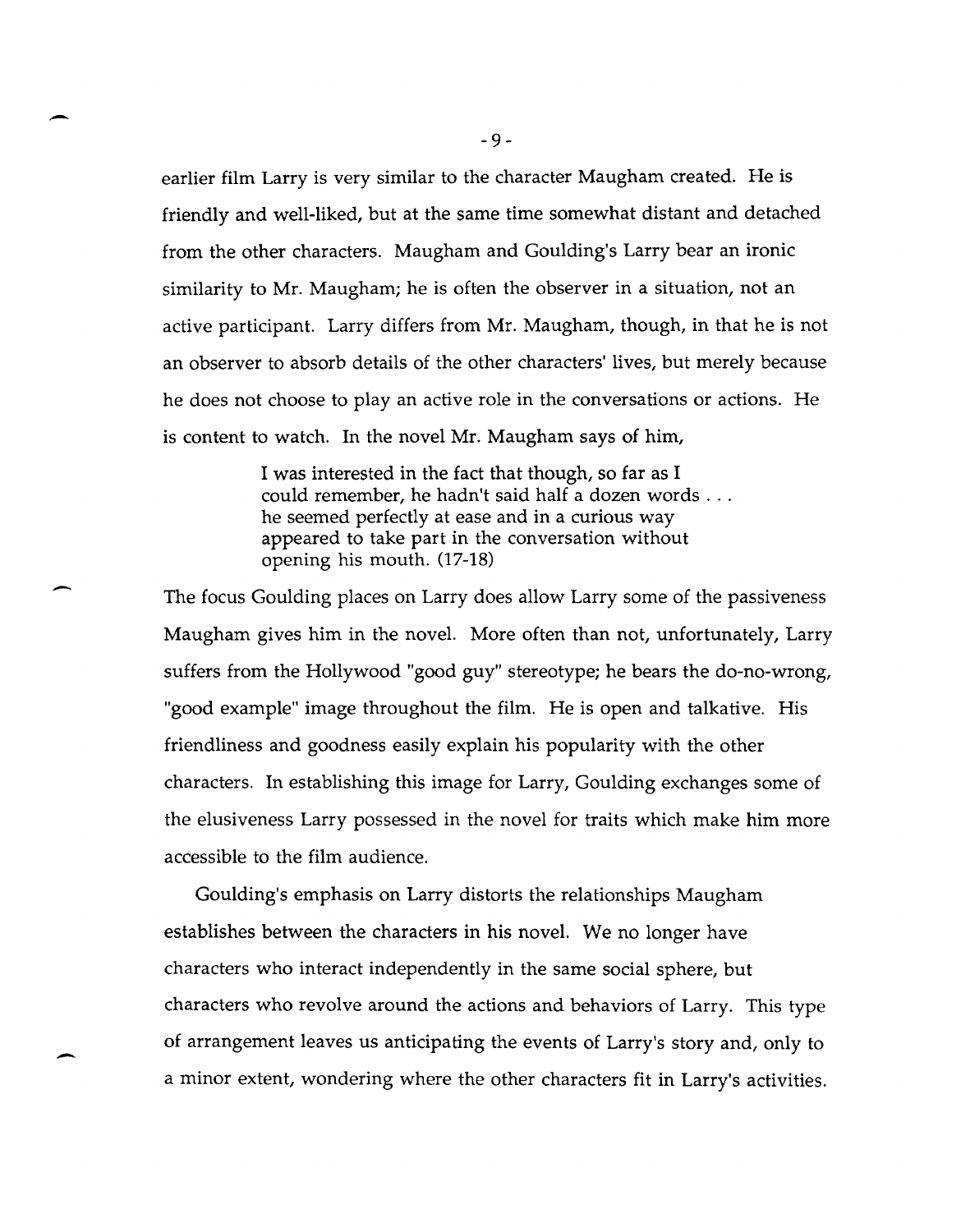Through Goulding's reformation of the social fabric of Maugham's story, he makes clear that out time should be spent examining Larry.

Larry enjoys an even greater focus in the Byrum film. Much of this focus can be attributed to the fact that Bill Murray, coming away from the recent box-office hit Ghostbusters, stars as Larry and co-authors the film's screenplay with Byrum. Larry's is the only storyline we follow exclusively. Byrum and Murray's script constantly singles out Larry from the other characters. He is present in every scene but two and maintains a presence in whatever is happening in the story. In this version more so than the earlier one, the other characters in the film exist merely because they are in some way connected to Larry. As in Goulding's film, this "centering" of Larry draws him to our attention. Murray's characterization also makes Larry more prominent in our minds. Murray capitalizes on his screen image of the "fun guy" that everyone wants to be around--cracking smart jokes, flirting and teasing. His Larry focuses on the likability Mr. Maugham mentions in his Larry. Murray's characterization never suggests Larry as a side-line observer content to merely listen. He is a bold force in the action whether he is or is not physically present in a scene. Larry's character and relationship with the others in the film leave no doubt that his story is the story of the film.

Using a method less subtle than character and relationships, both film indicate Larry as their focus right from the opening scene of the film. They each build our anticipation to see Larry by having characters speak of him before he appears on screen. In the Goulding film Mr. Maugham questions Sophie about Larry and asks where he is. Sophie, along with the camera, scans the party crowd in a rather extended search for Larry. When Larry arrives, the camera focuses on him and follows his every move until he

-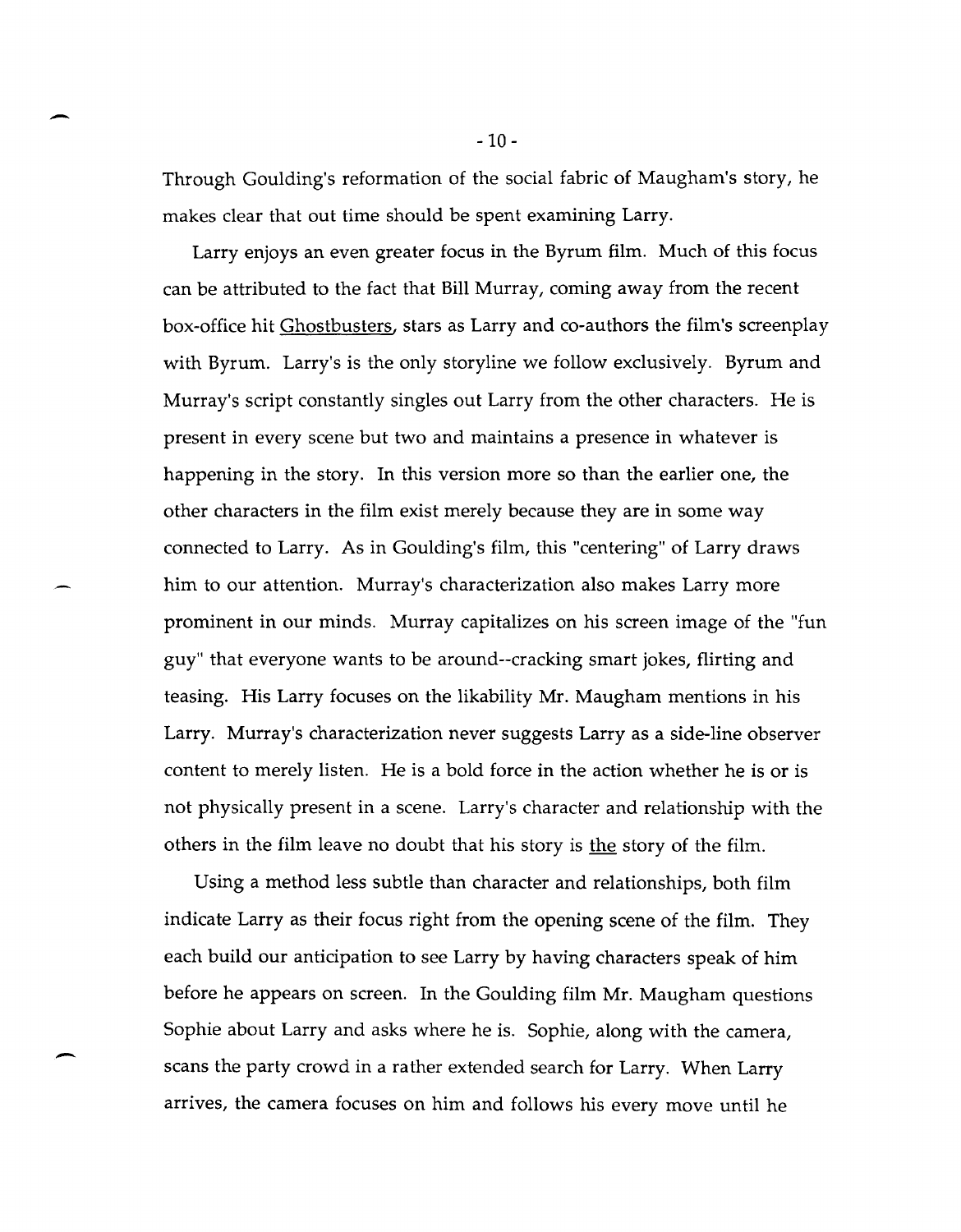speaks. Larry's entrance is also accompanied by the voice-over of Mr. Maugham explaining that "this is the young man of whom I write."

-

-.

Larry's entrance is given a slightly more subtle approach in the Byrum film. The opening scene involves a send-off picnic for the local men heading off to France during World War I. Larry is to be at the picnic, but no one can find him and everyone asks where he is. The next shot shows Murray. We automatically identify Murray as Larry and recognize that his character is to be the film's focus.

The greater focus Larry is given in the films guarantees that the size of the other characters in the story diminishes. The character who suffers the most from this reduction is Elliott. In the novel he is the one who brings Mr. Maugham to the characters of his story. In both film versions he becomes a symbol of the materialistic society that Isabel chooses over Larry. Elliott's reduced role has many implications. First and foremost, the filmmakers deny us the chance to appreciate what many consider Maugham's best characterization. Elliott is the ultimate snob, and yet, Maugham somehow endears him to us. On a level more closely related to the persona, the reduction of Elliott's role takes away one of the key elements of Maugham's story. Maugham focuses on Elliott and his activities during two-thirds of the novel for a reason: he wishes to focus on the society which Elliott, Isabel, Larry and all the characters inhabit. Placing Elliott in the role not of the one who always has information on the other characters, but as one of the many who somehow relate to Larry, undermines Maugham's intention for Elliott in the novel.

Elliott's diminished role in the films is logical considering the changes both directors make with the persona. Since neither film really has a Mr.

-11 -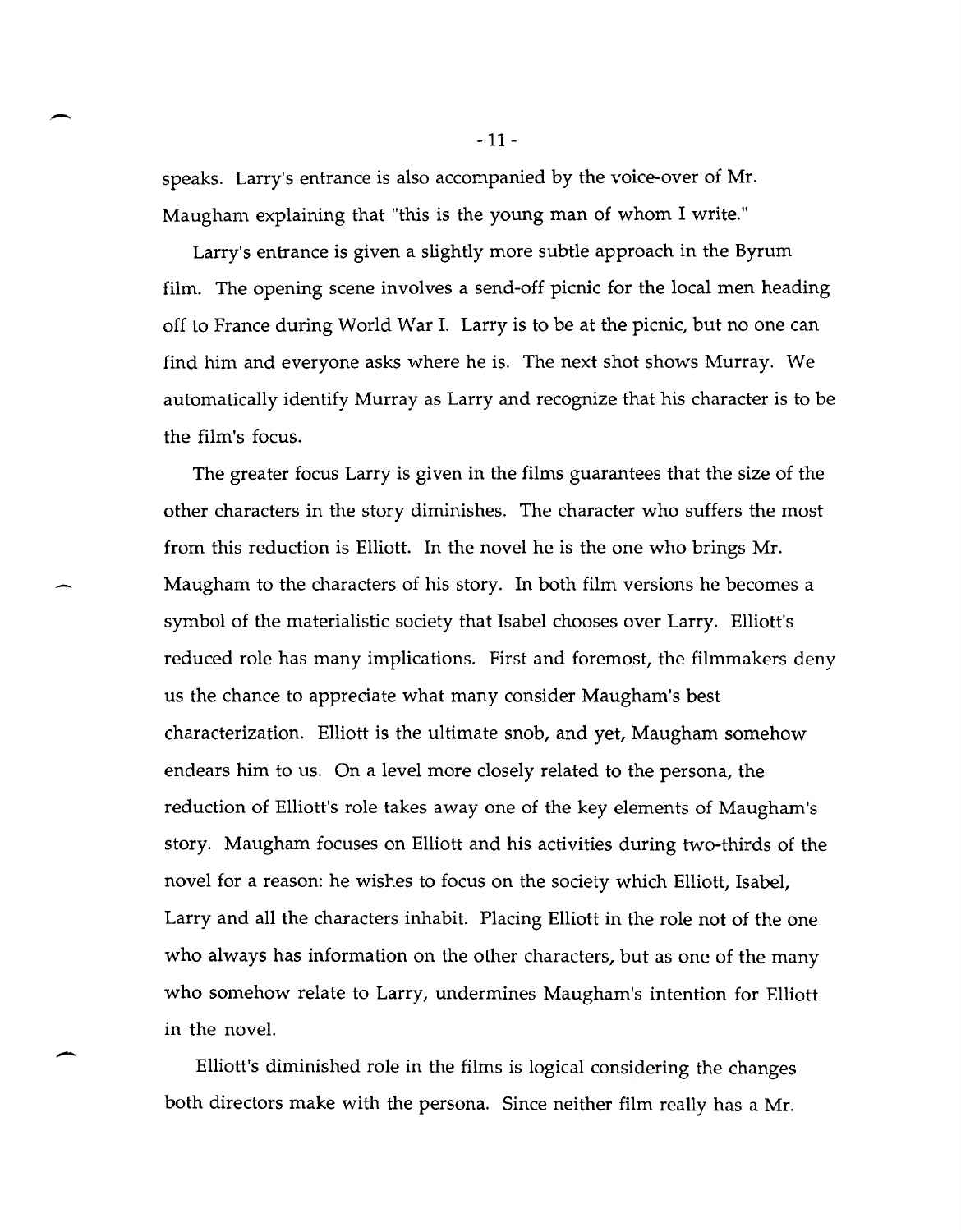Maugham telling its story, Elliott is not a necessary link in knowing the details of the story. His role changes from a functional one to a symbolic one. In Goulding's film Elliott still provides us with details of some of the occurrences we have not seen on screen and he plays an integral part in Isabel's life. Byrum's Elliott seems a frivolous character part that parades across the screen flaunting his money, connections and goodwill in whatever direction it seems most necessary--a somewhat exaggerated image of the "noblesse oblige" present in Maugham's Elliott. More so in the later film, Elliott becomes an extreme example of the frivolity and materialism of Americans in the 1920s. His role is trivialized in both films and dwindles to a size and scope nowhere near the distinction of Maugham's Elliott.

If through the films we must resign ourselves to Larry as the focus of The Razor's Edge, our most obvious question is what does Larry symbolize or what type of message does his story present. Each film presents a straightforward message from Larry. By placing him at the center the films ask us to admire him and, perhaps, learn from his example. His example in the 1946 film seems to be that no matter what obstacles we must seek to discover who we are. Larry's willingness to live in a shabby Paris apartment, work in a coal mine, and meditate in the Himalayas implies he has the strength to overcome the censure of Isabel and Elliott. The filmmaker is gracious enough to share with us how we, too, can approach Larry's strength in discovery. If we follow Larry's example, we are to read and travel. We will no doubt find ourselves in India and realize, as the swami tells Larry, "God is the only guide." With continual statements from the swammi like "(on the mountain) there is nothing but you and God" or "you had the feeling you and God were one," Larry's discovery appears to be that we must recognize

 $\overline{\phantom{0}}$ 

-12 -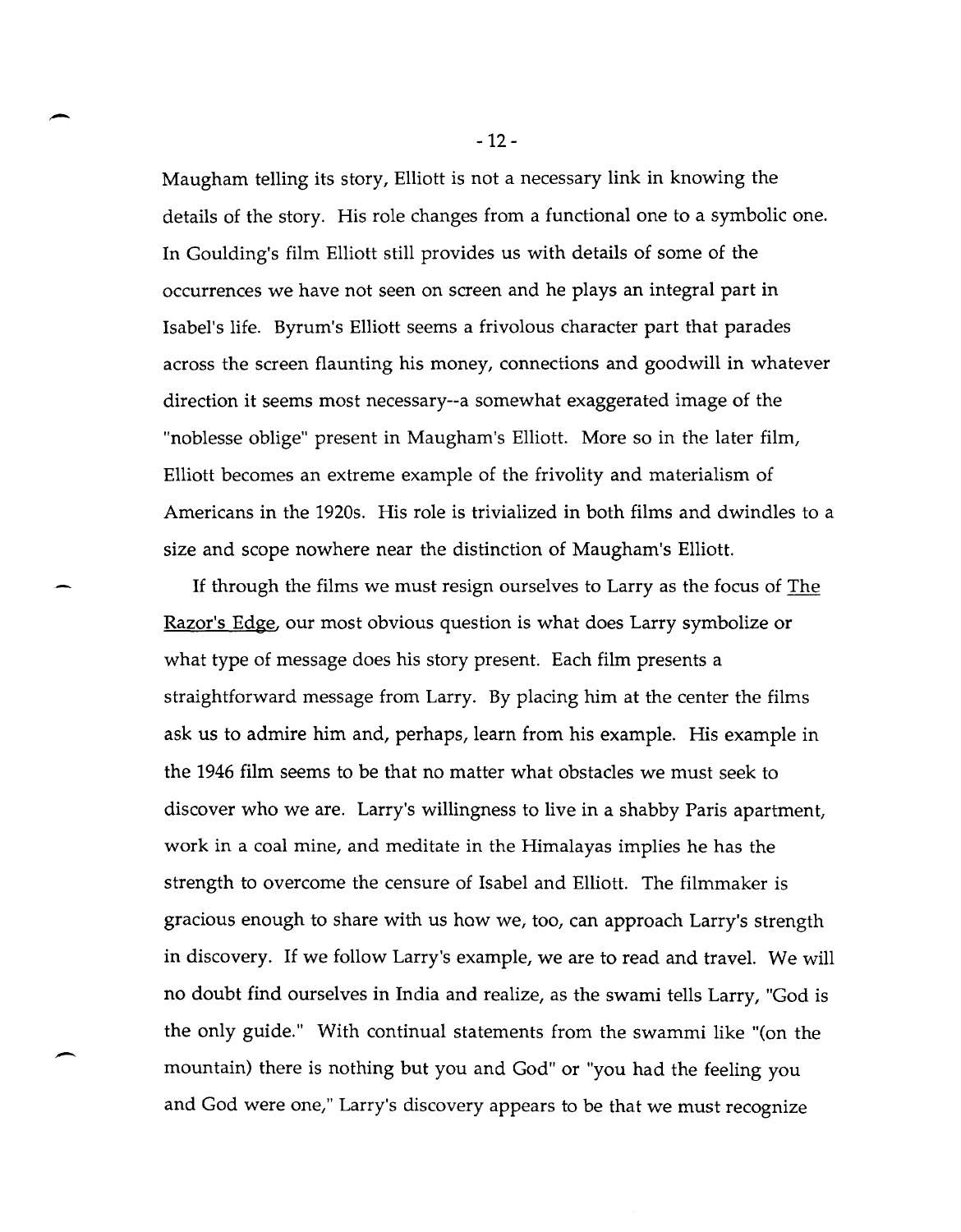God's omnipresence in our lives and realize that God will supply the answers to all our questions; these references also suggest that we are to strive to be like God.. At the close of the film we see that Larry has, to some extent, reached this godliness. Mr. Maugham says of him, "Goodness ... is the greatest force in the world, and he's got it." Larry's message to us is that we must first discover God, and then, through God's guidance, we will find the peace and serenity to know ourselves.

Larry's example in Byrum's film attempts to answer a question more broad-sweeping than "Who am I?" The film pursues the question "What is the meaning of life?" This question derives from Larry's experiences in the war. Maugham intentionally leaves Larry's war experiences vague so as not to force himself to create too concrete a direction for Larry's personal search and questionings. Byrum and Murray decide to elaborate on the few details Maugham provides. They have Larry and Gray serving as ambulance drivers in France. While there, they work under a gruff and cynical leader named Piedmont. During a border skirmish Larry is attacked by an enemy soldier; Piedmont steps in the way of the two and is killed. In one of the few emotional scenes for Larry, Larry clutches Piedmont's body and says, with tears in his eyes,

> He was a slob. Starving children could feed off the food that landed on his shirt.  $\ldots$  I never understood gluttony, but I hate it. ... He was despicable .... He will not be missed.

Although Larry declares he will not miss Piedmont, Piedmont's spirit remains with him. In the closing lines of the film, Larry tries to explain to Isabel what he has learned. "When Piedmont died," he says, "I had to pay him back for my life. I realized there was another debt to pay--for the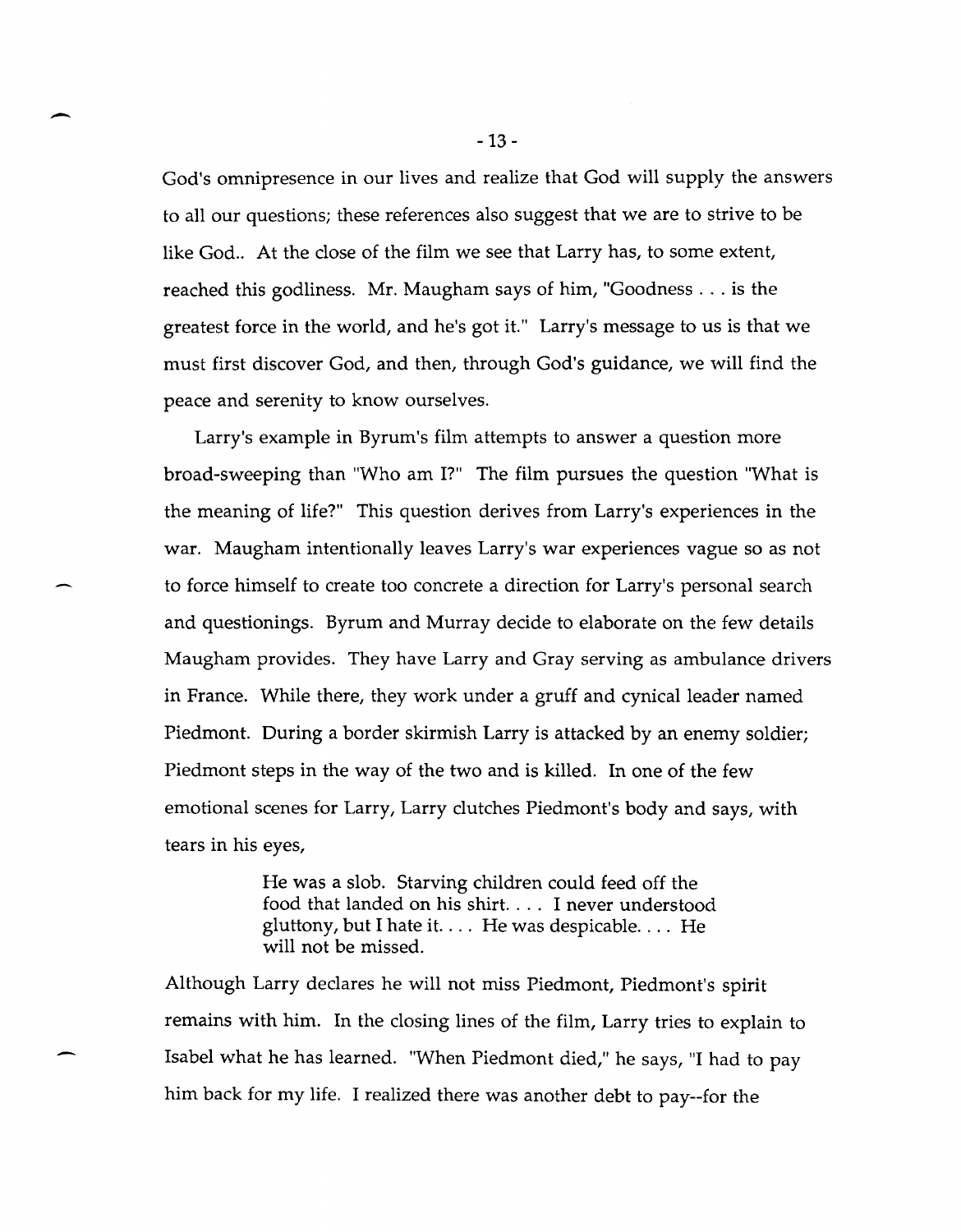privilege of being alive." Larry's experiences affirm that we must each find meaning in our lives. Interestingly, Byrum and Murray end Larry's explanation on a bleak note. Larry tells Isabel, "I thought that Sophie was my reward for living a good life, but I was wrong.... there is no pay-off.... It doesn't matter. It just doesn't matter." This final scene suggests that Larry has not completed his search, that he must continue searching for meaning in his life; it paints a far more accurate and realistic picture concerning the searching individual that Goulding's film presents.

Examining the films' perceptions of Maugham's work leads us back to the novel itself. The definitive focus each gives in not only character but also theme makes us wonder if Maugham's novel is so clear-cut in its focus. The films' choice of Larry as a focus is not unpardonably incorrect. Centering on his personal search and what that search involves is also a fair interpretation of the novel. Mr. Maugham himself lends credibility to these interpretations when, referring to his conversation with Larry about India, he says, "I should add, however, that except for this conversation I should perhaps not have thought it worthwhile to write this book" (241). As in the first chapter, Mr. Maugham can lead us to believe that it is Larry's story. From his statement we might also infer that what is found in his chapter-long conversation with Larry contains much of the focus of the novel. If we are taking Maugham at his word, however, a comment he makes outside of the novel refutes all our conclusions about the focus in The Razor's Edge. In defining the word "fiction" Maugham says, "(it is) always the particular situation between individuals, never the silent wish to illustrate a general truth" (in Brussell 200). If <u>The Razor's Edge</u> is true to Maugham's "fiction," the novel is not

-14 -

-

 $\overline{\phantom{0}}$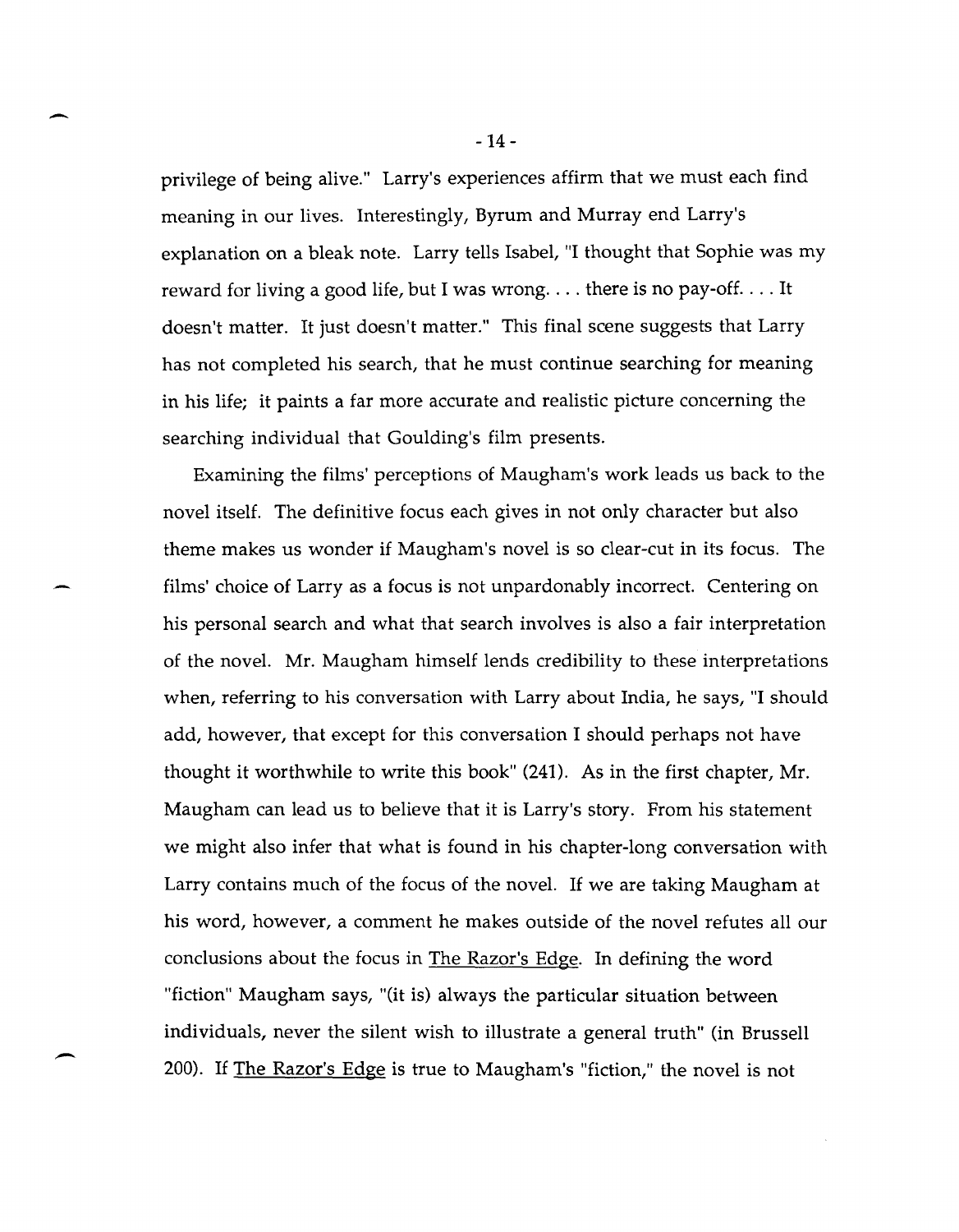solely Larry's story and his example is not its focus; in the novel we are to look at characters and relationships.

-

-

-

We need not even look outside of the novel to convince ourselves that Maugham did not intend Larry as his focus. As Robert Calder points out, "Larry is always observed from the point of view of another" (252). We learn of Larry through Mr. Maugham's own observations or his conversations about Larry with Elliott, Isabel and Sophie. Even the crucial chapter containing Mr. Maugham's conversation with Larry about India is told through Mr. Maugham's "recollections." If Larry and his experiences are the core of Maugham's novel, Maugham's best means of expressing this intention is tell the story through either an omniscient or, what Friedman terms, an "'I" as protagonist" narrator--one in which "the author [shifts] the narrative burden to one of the chief characters" (54). These types of narrators enable us learn what a particular character thinks and feels. Larry's struggle appears greater and his ultimate discoveries clearer if we know, through Larry's own thoughts and words, what his experiences were like.

With all the advantages of presenting Larry with the omniscient or firstperson narrator, Maugham chooses to tell his story using a persona. He decides to use Mr. Maugham for the many elements he brings to storytelling. Most importantly, Mr. Maugham enables him to encompass a broad-range of characters in his novel. Maugham is able to focus on a select, 1920s American society through stories of Isabel, Elliott, Gray and Larry. Interestingly, while such a broad scope of people, Mr Maugham can also bring us to a narrow focus on individual members of this society. In essence, Mr. Maugham gives Maugham the power to examine, simultaneously, both society and individual. To some extent, we also share this power. The distance Mr.

-15 -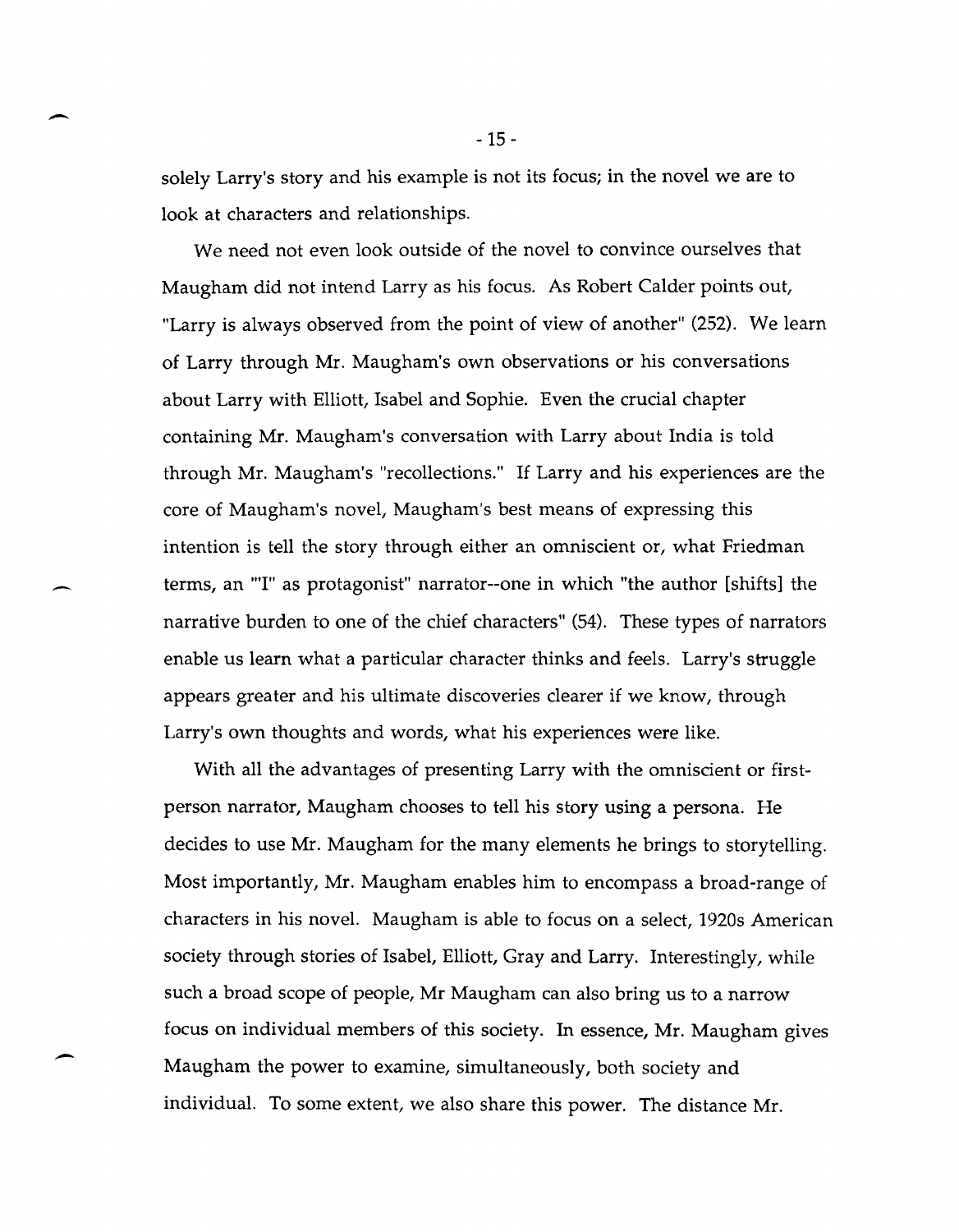Maugham establishes for us allows us to be observers and invites us to join him in watching the action of the story unfold. Mr. Maugham does not provide us with the intimacy a first-person narrator involved in the events of the story can. Maugham works with Mr. Maugham, and subsequently a greater reader distance, because he wishes to place us in a position to observe and to make decisions about his story similar to the position in which he placed himself. Maugham's ultimate intention in using Mr. Maugham is to have us examine the society he presents in The Razor's Edge as a whole and not to single out its individual members.

Critics Jay Robert Nash and Stanley Ralph Ross, in explaining Goulding's rationale for using Mr. Maugham in his film, argue that Maugham's use of the persona stems less from design than convenience. "The novelist chose to use himself in the novel," they explain," as the connecting link in this multicharacter tale, a device used more in desperation than by plan, one can easily conclude" (2549). Reducing Mr. Maugham's role in such a way does a disservice to his character in much the same way placing Larry at the center of the story does. Mr. Maugham and Larry are not merely "connecting links." Mr. Maugham serves as more than the one element by which all the characters relate, as does Larry. Maugham intends both his characters for greater roles--Mr. Maugham as narrator and guide and Larry as a doubting member of a society.

If Maugham's persona works to present a society not an individual, his particular attention to Larry appears a contradiction. Mr. Maugham's presentation of Larry in the story, however, does not suggest that we look at Larry alone, but that we examine Larry in the context of the society from which he came. Returning to Calder's point, Larry's story is told through

-16 -

-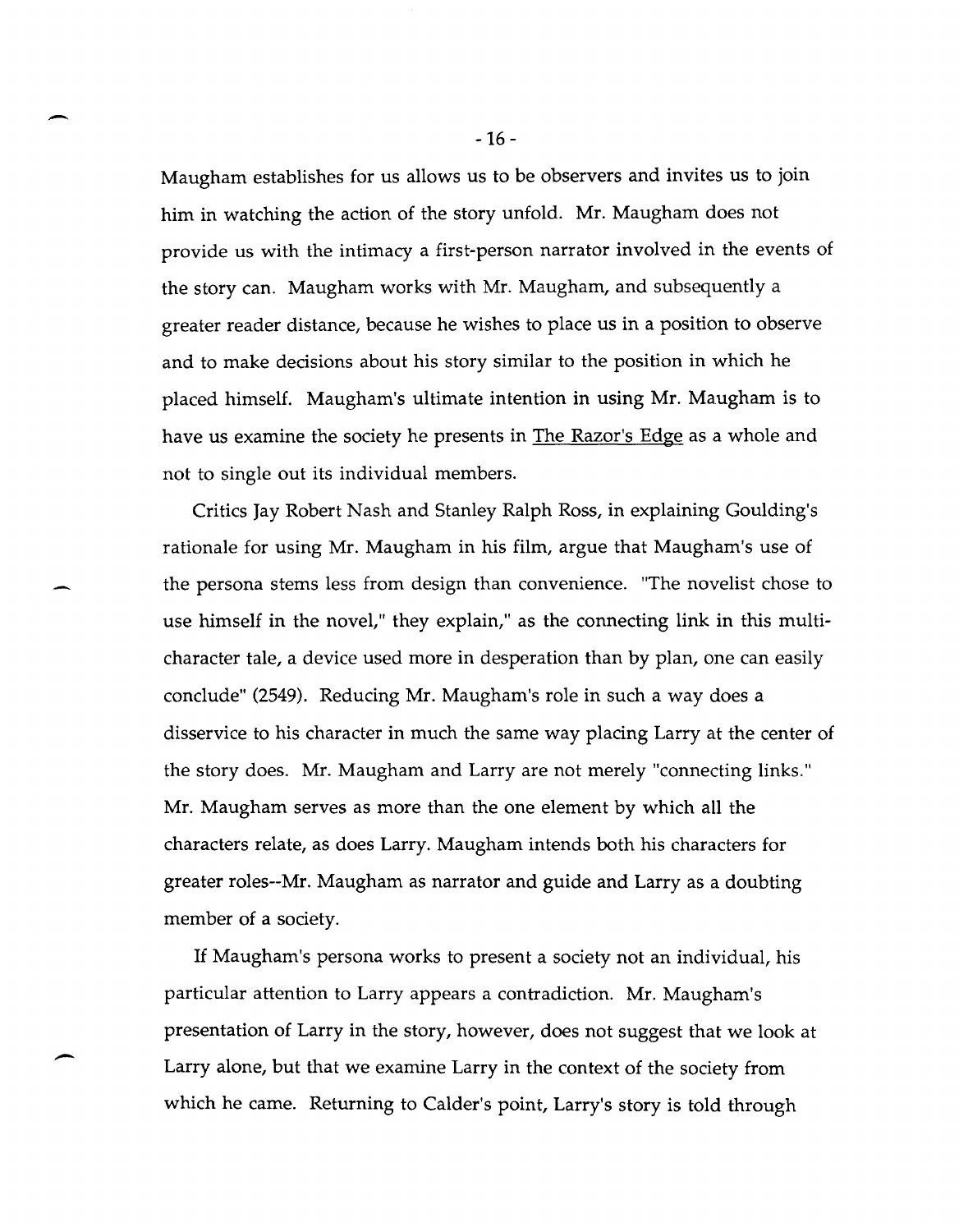others because their views of Larry explain to us how Larry fits in their society. And, as in many of the methods Maugham has cleverly chosen in the telling of his story, having others speak of Larry provides both the details of Larry's life and details of the characters speaking as well. A scene such as Isabel breaking off her engagement with Larry gives good example of this method. We learn of the broken engagement through comments made by Elliott and a conversation Mr. Maugham himself has with Isabel. Isabel explains that Larry needs time to "loaf" and so decides to go to Paris. She tries to convince him that his plans to loaf are misguided. "Let's be sensible. A man must work, Larry. It's a matter of self-respect. This is a young country and its a man's duty to take part in its activities" (46). Mr. Maugham later comments to us on Isabel's conversation, making Isabel's motives less pardonable than they might at first appear. "Isabel had been brought up in a certain way," he tells us.

> She did not think of money, because she never had known what it was not to have all she needed, but she was instinctively aware of its importance. It meant power, influence and social consequence. It was the natural and obvious thing that a man should earn it. That was his plain life's work. (49)

When Elliott explains the whole situation to Mr. Maugham he believes that Larry must be wanting to "sow some wild oats" before settling down to work; this could be his only motive for going to Paris. We learn from this scene that Larry's society sees money and a good job as most important. Larry's refusal to accept this importance must, they rationalize, be result form another motive. They fail to believe Larry when he tells the "money just doesn't interest me" (46). As the novel progresses, he moves further and further away from their ideas and they work harder and harder to grasp what

-

--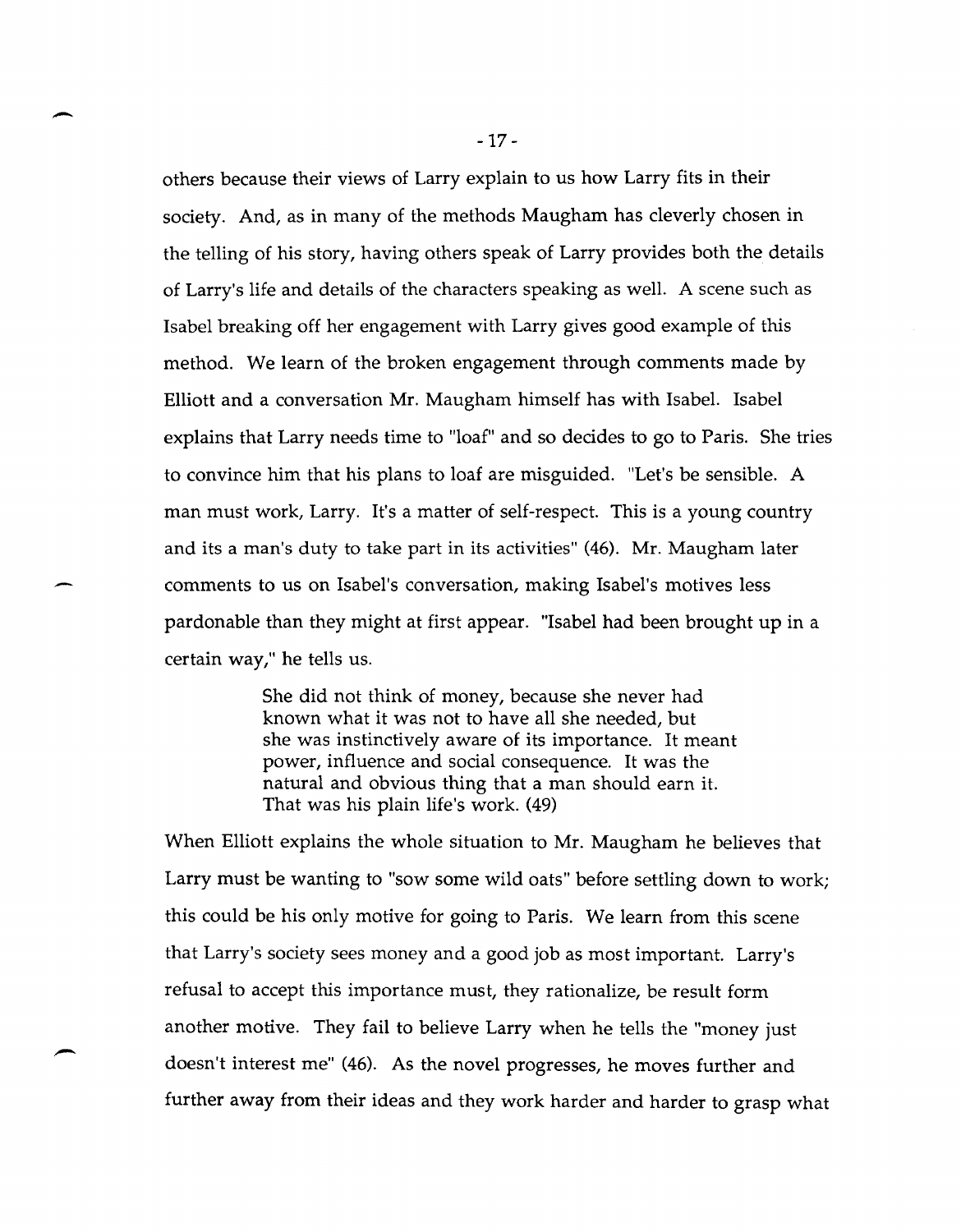they believe are his mistaken ideals. We quickly discover that Isabel and Elliott will always retain their materialistic mentality and that however much Larry is a part of their lives, he will always dwell outside their society.

Ironically, the attention Larry receives from Mr. Maugham is but another means by which to focus on society. Larry serves as a constant contrast to the society from which he originates. He serves as an even more powerful contrast, as does Sophie, because he is really not part of that society. Mr. Maugham tells us that Larry's parents died and that he was raised by a friend of the family who lives in Isabel's neighborhood; Sophie's situation was much the same. Watching how Larry and Sophie function in Isabel's society we gain a better sense of what that society demands.

When returning from the films to the novel, in no place is the effect of Mr. Maugham's absence and Larry's elevation in role greater felt than in the narrative; and, understandably, in no place do these changes do more to destroy Maugham's intention in the novel. In both films, particularly Byrum's, we receive only bare essentials of the story. What is lost to filmviewers who have not read Maugham's novel are classic scenes like Elliott's stories of the great societies of Paris and the Riveria in which he moves, or Maugham's conversation with Suzanne Rouvier (a character neither film includes) concerning the four or five years of Larry's life where none of the main characters has any contact with him. Most tragic of all, viewers get only the generic, sanitized version of Larry's personal discoveries in India and elsewhere. The effect of these deletions holds true for most novels turned into films: many details and intricacies are lost. In Maugham's case specifically, characters and relationships suffer.

-18 -

-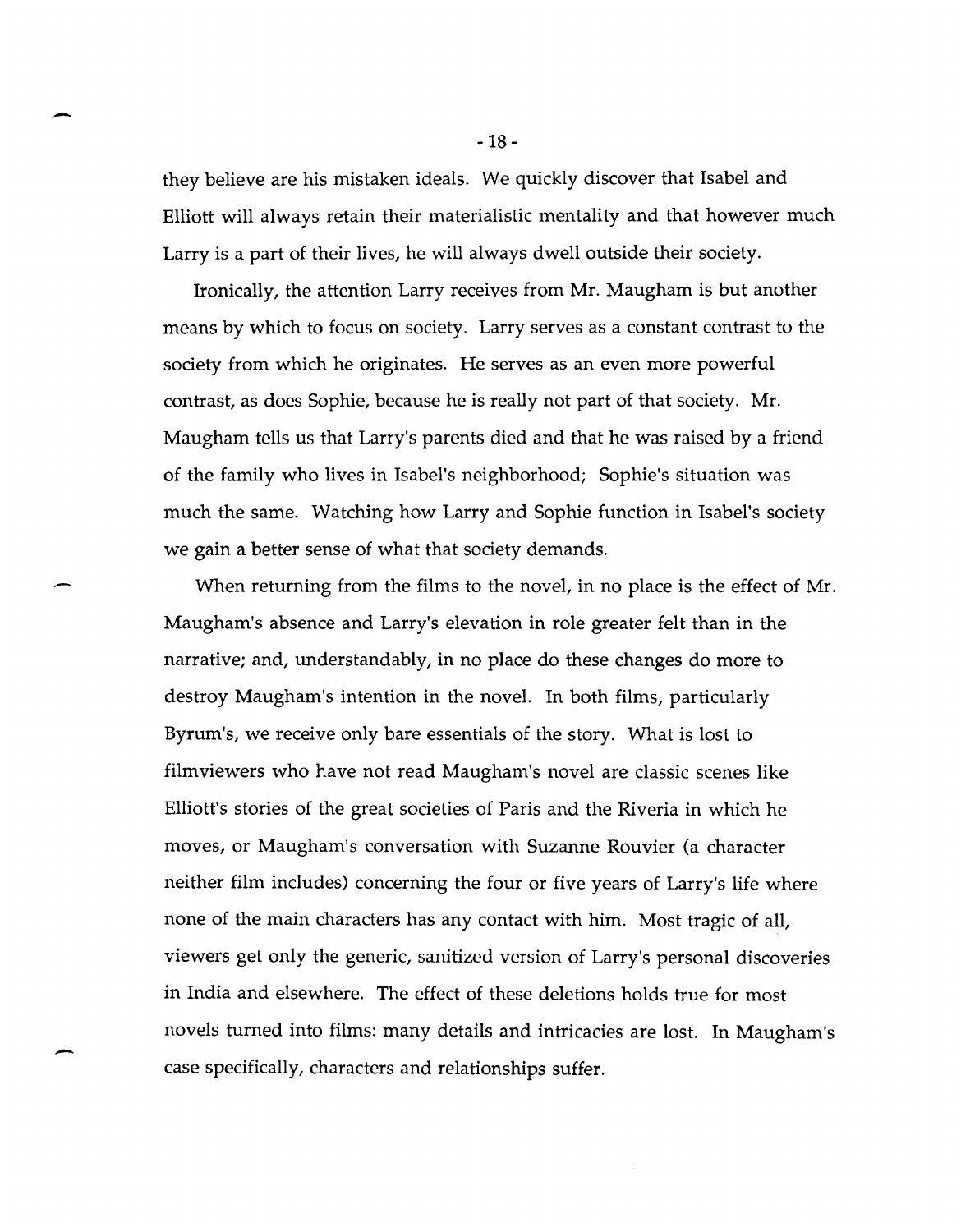Arguably, both films succeed without Elliott's stories, Suzanne's conversation, or Larry's complete story. Although Byrum's film is somewhat detached in spots, neither film story is difficult to follow. Most of the characters, while their roles are minimized, are true to Maugham's description and function in the events of the story in the same way in both novel and films. Maugham's brilliant characters and dialogue even bring some quality moments to both films. For those who demand of their films the essence and focus of their narrative sources, unfortunately, both films can be nothing other than disappointments. Focusing on Larry, pinning down a message for Larry's search, and trivializing the other characters in the novel speaks nothing for the films other than that they denied both Maugham and his audience the story they deserve. In taking the narration of the story from Mr. Maugham the films refuse us more than story; they deny us the opportunity to let Mr. Maugham be our guide to reaching conclusions of our own.

-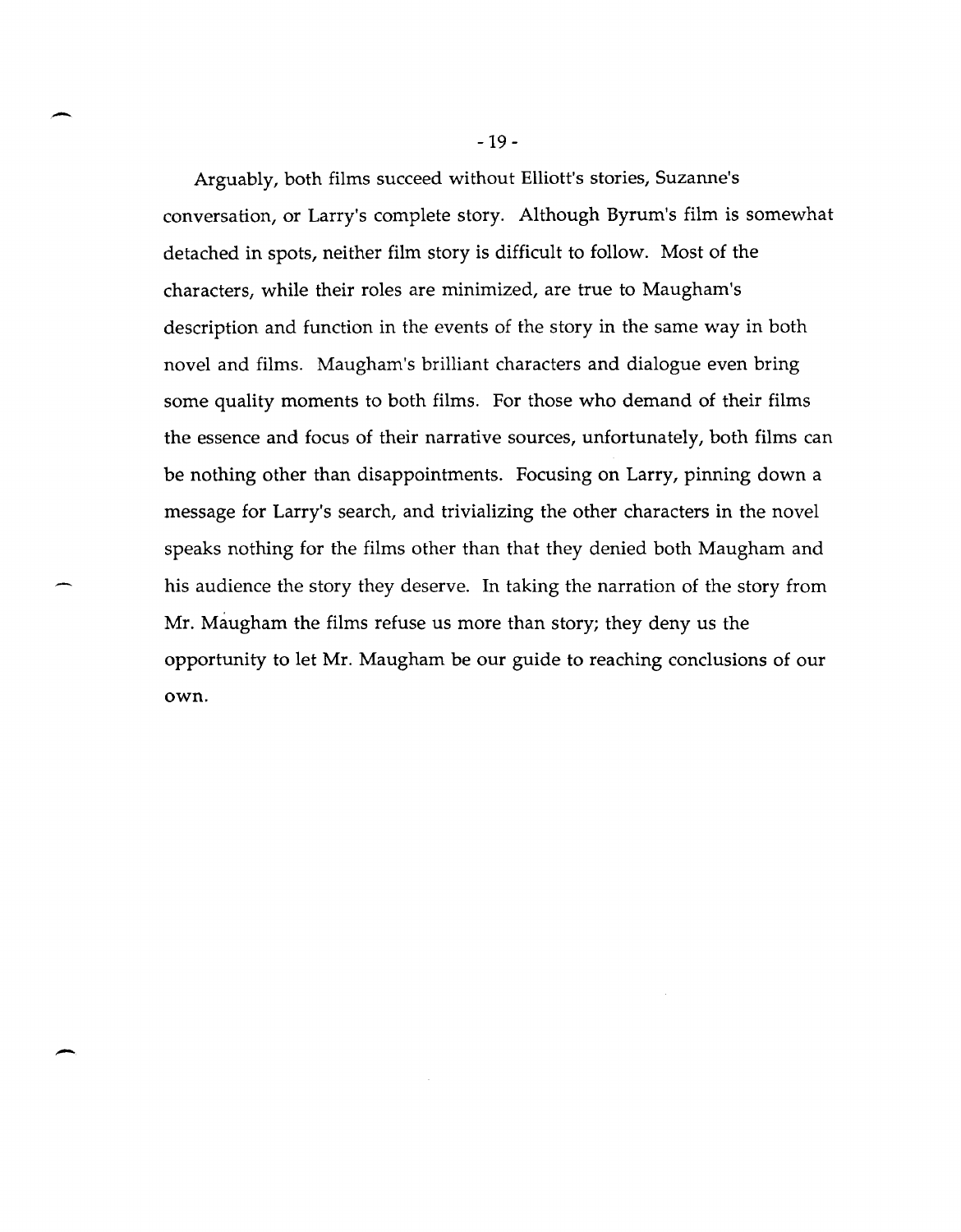## Works Cited

Brussell, Eugene E. ed. Webster's New World Dictionary of Quotable Definitions. 2nd ed. New Jersey: Prentice-Hall, 1988.

Burt, Forrest D. W. Somerset Maugham. Boston: Twayne, 1985.

-

-

- Calder, Robert Lorin. W. Somerset Maugham and the Quest for Freedom. New York: Doubleday, 1973.
- Friedman, Norman. Form and Meaning in Fiction. Athens, Georgia: U of Georgia Press, 1975.
- Maugham, William Somerset. The Razor's Edge. 1943 Philadelphia: Triangle Books, 1944.
- Nash, Jay Robert and Stanley Ralph Ross. The Motion Picture Guide. Vol. 6. Chicago: Cinebooks, Inc., 1986. 10 Vols.
- The Razor's Edge. Dir. Edmund Goulding. With Tyrone Power, Gene Tierney, Clifton Webb and Herbert MarshalL Fox, 1946.
- The Razor's Edge. Dir. John Byrum. With Bill Murray, Theresa Russell, Catherine Hicks and Denholm Elliott. Columbia Pictures, 1984.
- Scholes, Robert and Robert Kellogg. The Nature of Narrative. New York: Oxford UP, 1966.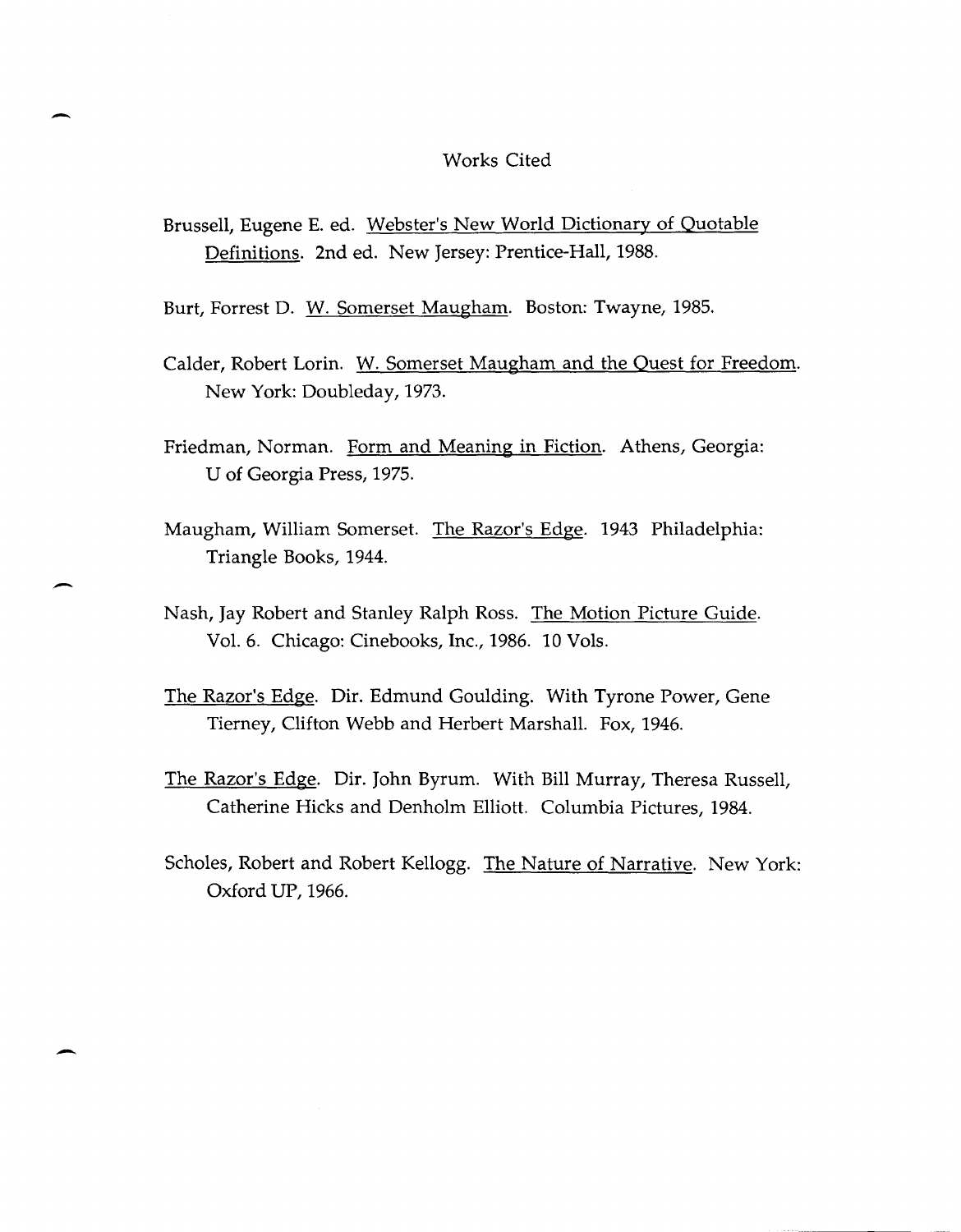## Bibliography

Barker, Debra Kay Stoner. "Ironic Designs in the Exotic Short Fiction of W. Somerset Maugham." Diss. Ball State V, 1989.

-

-

Brander, L. Somerset Maugham: A Guide. London: Oliver & Boyd, 1963.

Brussell, Eugene E. ed. Webster's New World Dictionary of Quotable Definitions. 2nd ed. New Jersey: Prentice-Hall, 1988.

Burt, Forrest D. W. Somerset Maugham. Boston: Twayne, 1985.

- Calder, Robert Lorin. W. Somerset Maugham and the Quest for Freedom. New York: Doubleday, 1973.
- Cordell, Richard A. Somerset Maugham: A Writer for All Seasons. Bloomington: Indiana VP, 1969.
- Curtis, Anthony. The Pattern of Maugham: A Critical Portrait. New York: Taplinger Publishing Co., 1974.

Farber, Manny. "Never Sharp." New Republic. 9 Dec. 1946: 764.

Friedman, Norman. Form and Meaning in Fiction. Athens, Georgia: *V* of Georgia Press, 1975.

Geduld, Harry M. "Twice-Told Tales." The Humanist. Jan./Feb. 1985: 39-40.

- Hartung, Philip T. "Pursuit of Happiness." Commonweal. 13 Dec. 1946: 230-31.
- Maugham, William Somerset. The Razor's Edge. 1943 Philadelphia: Triangle Books, 1944.